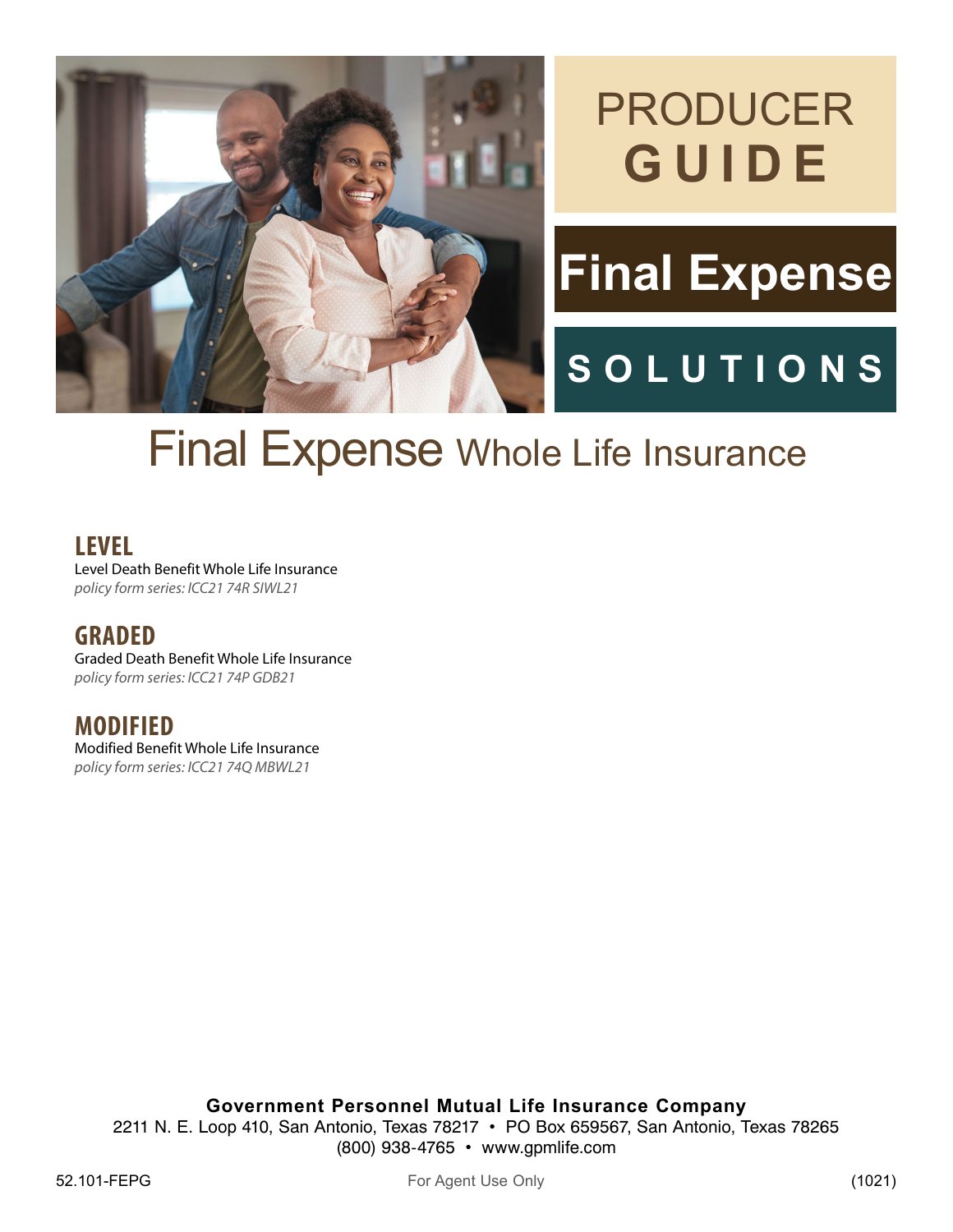## **New Business Flow**

## **Important Items to Remember**

We use Age at Last Birthday.

Life Products are not to be written on individuals in rest homes, nursing homes or hospitals.

All applications for insurance should be completed with the applicant's legal name, generally as shown on their driver's license or official ID. The application should be signed in the same manner.

Make sure and read all questions exactly as written. Do not paraphrase.

The initial mode of payment must be Monthly EFT. Changes to the premium may be requested after the policy is issued. We will draft for the monthly premium, which eliminates the need to submit money with the application.

The Primary Proposed Insured's physical address must be included. We will not accept post office boxes.

If the Proposed Owner is different than the Primary Proposed Insured, the Proposed Owner must sign the application.

## **Completing the Electronic Application**

The GPM Life e-app program is easy to use, intuitive and helps to ensure in-good-order (IGO) applications. It is completely mobile responsive and applications can be taken on most devices – laptops, desktops, tablets and smartphones. If you are using a tablet or smartphone, generally you need to be using a device that is within 5 generations of the most current version and operating on an updated operating system.

- Required fields are marked with an \*.
- In the first step of the e-app, mark if the application is being taken Face-to-Face or Remote.
- The drop-down state list will only show states where you have an active appointment with GPM Life.
- The state of application should be the state where the PPI is currently sitting and will sign the application.
- The first screen includes the knock-out questions. If any are answered YES, you should stop the application process and discard the "in progress" application (delete from the E-App Dashboard).
- The e-app uses a signature program that permits all parties to the application to sign using their finger, stylus or mouse. While we recognize e-signatures are not exact, it should be substantially similar to their legal signature.

While we believe in-person sales help to build the agent/client rapport and improve closing rates, we recognize that sometimes it is necessary to complete the application remotely. If you choose REMOTE on the first screen of the e-app, the application process will change at the Review and Validate screen.

- You must stay on the phone with the applicant until they have reviewed, signed and submitted their portion of the application. This ensures any questions they have are answered and is a good closing practice. However, we know that sometimes the applicant would like to have their spouse or child review the purchase. In that event, you should arrange to reconnect with the Proposed Insured at the time the application is signed. The applicant must sign and submit their portion before the agent can complete, sign and submit the application.
- If you are taking a remote application the PPI must have an email and internet access. You will enter the email address where they are sitting. We will send a secure email with a one-time encrypted link to the application for review. They will need to enter a username and password to access the image.
- From the Review and Validate screen, you can follow the applicant's progress through the process. It's important to direct them to review their name and spelling, verify DOB, SSN, and other fields for correct entry. Ask them to verify the spelling and details of their beneficiary designations. Bring attention to the health questions and ask them to review to make sure you captured their answers correctly. They need to review all the fields but guide them through the application to ensure they have confirmed entries. All required forms follow the application. Bring particular emphasis to the EFT form and ask that they verify the correct entry of the banking information.
- When they get to the bottom of the document, they should read the Acceptance disclosure and check the box.
- When the application has been accepted, the Electronic Signature Disclosure and acceptance box is displayed. When the applicant agrees, they can sign, initial and submit.

When the applicant has completed their portion and leaves the call, you can complete the agent report, sign and submit the application. Once fully submitted, the E-App dashboard status will change from In Progress to Submitted. Once the application is in GPM Life's new business workflow, the status will change to Under Review and a policy number will display.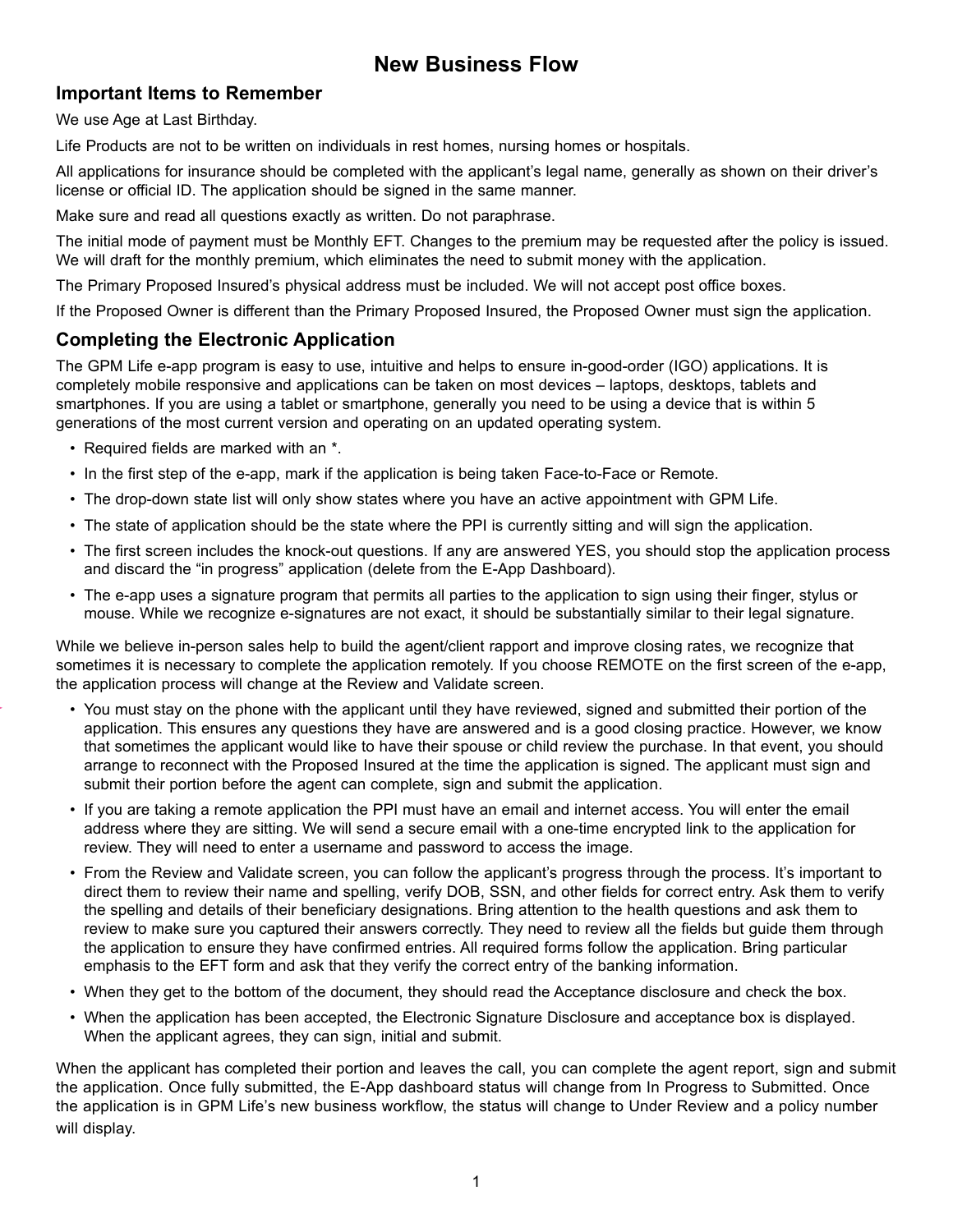## **Completing the Paper Application**

- Be sure to answer all questions. Please print legibly to ensure prompt turn-around time.
- Owner: If the Proposed Owner is different than the Primary Proposed Insured, include the Proposed Owner's full name, address, phone number, date of birth and relationship to the Primary Proposed Insured.
- Beneficiary: It is important to enter all information legibly and accurately. This information is needed to verify identity and to identify valid beneficiaries.
- Plan of Insurance: It is critical to indicate the plan of insurance accurately, the face amount and the modal premium to avoid time delays and possible amendments.
- Riders:

 Accidental Death Benefit Rider (ADBR): Form # Series ICC19 74I ADB19 is available only with the Level Death Benefit (LDB) plan of insurance. For an additional premium a benefit equal to no more than the base policy may be paid in the event of the insured's accidental death.

#### **Answer the health questions**

#### **IT IS MANDATORY THAT THE PRIMARY PROPOSED INSURED ANSWER ALL THE HEALTH QUESTIONS.**

Answer health questions 1-12. If any question is answered "Yes," do not submit the application. The Primary Proposed Insured is not eligible for coverage.

- A terminal illness is defined by GPM Life as any illness that a medical practitioner has determined is terminal or would likely cause death in the next 12 months.
- Home health care is defined as any care given to an individual which is medically prescribed, such as to help with medications or activities of daily living (ADLs), by any individual, skilled or unskilled, family or professional.

If any answer to health questions 13-16 is "Yes," the Primary Proposed Insured may be eligible for Modified Benefit Whole Life, if available.

If any answer to health questions 17-29 is "Yes," the Primary Proposed Insured may be eligible for Plan GDB.

No more than 20% of your total new business should be issued as Graded Death Benefit or Modified Benefit Whole Life, if available.

If all answers to health questions 1-29 are answered "No," the proposed insured may be eligible for Level Death Benefit (LDB) (see quote system, www.gpmlifefe.com, or the Rate Guide). If any question is answered "Yes," the Proposed Insured will be ineligible for LDB.

#### **Requirements**

- Completed application ICC21 SM721 or state specific version.
- A completed HIPAA authorization form.
- Agent must give the Receipt for Payment to the applicant at the time the application is taken if the initial premium is paid. The receipt for payment does not provide insurance. If the application is submitted electronically, all required forms will be emailed to the applicant at the email address provided.
- Payment with the application Monthly EFT is the required initial mode of payment. We can draft the initial premium. A completed 02.21 CP form and a voided check must be submitted. No Cash on Delivery (COD's) accepted. Premium mode may be changed after the policy is issued.
- The appropriate state replacement form, if required.

#### **Submitting applications**

| <b>Best</b>       | <b>Electronic Application (e-app)</b>                                      |  |  |  |  |
|-------------------|----------------------------------------------------------------------------|--|--|--|--|
| <b>Good</b>       | <b>Secure Upload through Agent Access</b>                                  |  |  |  |  |
| <b>Acceptable</b> | Fax (888) 701-3869 or<br>Mail to PO Box 659567, San Antonio, TX 78265-9567 |  |  |  |  |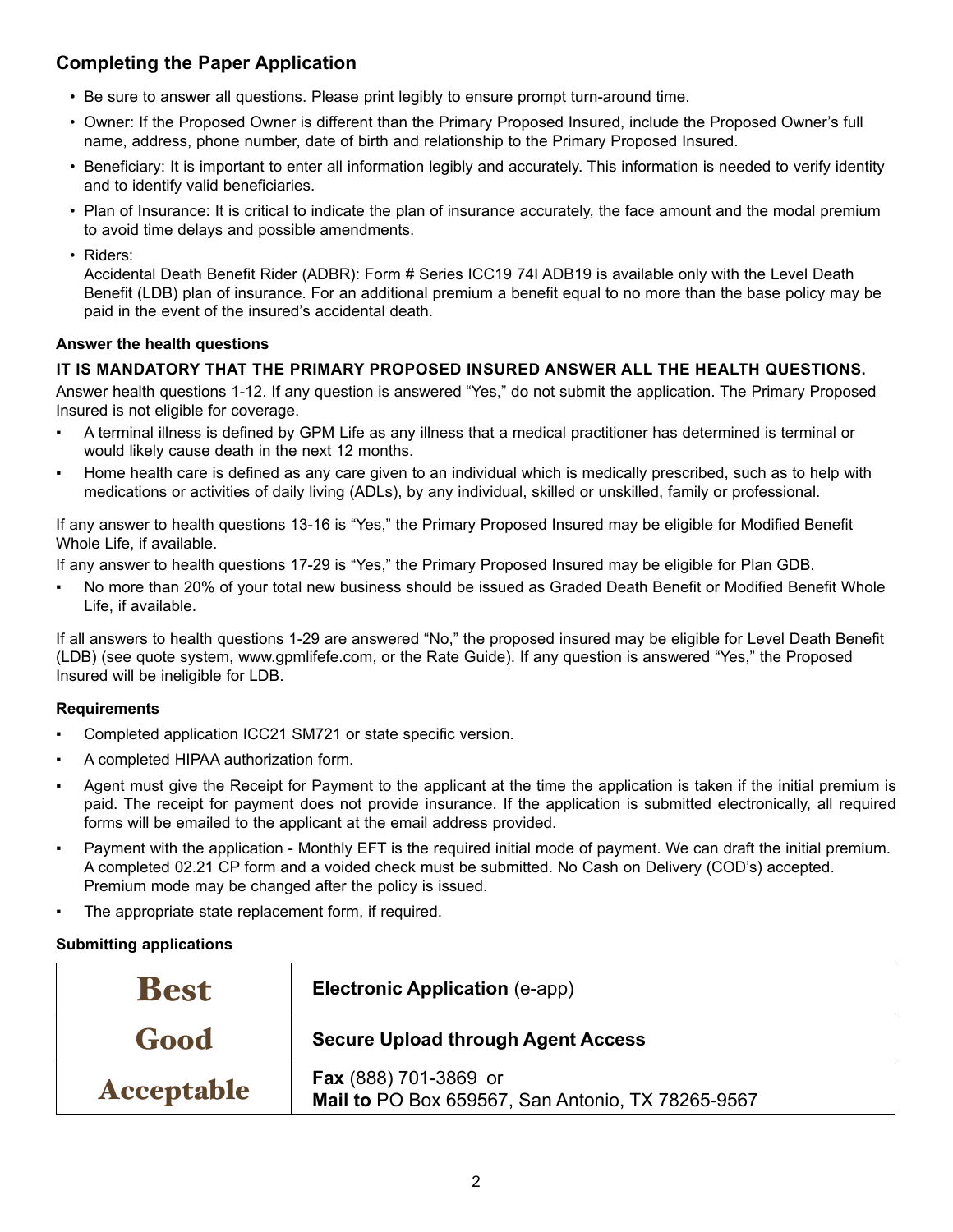#### **Tobacco Use**

It is important to represent the insured's use of tobacco accurately. Misrepresentation of tobacco use could result in a denial of the death benefit. Note that using e-cigarettes (vaping), nicotine patches and nicotine gum are considered tobacco use.

#### **Insurable Interest**

In order for a life insurance contract to be valid, the applicant/owner must have an insurable interest in the life of the Proposed Insured when the policy is issued. The beneficiary must also have an insurable interest in the life of the Proposed Insured. A person has an insurable interest in the life of the insured if very closely related by blood or law (creating love and affection) or has a lawful and substantial economic interest in having the life of the insured continue.

#### **Insured Consent**

**All applications for insurance require the signature(s) of all Proposed Insured(s) ages 15 and over. The signature(s) of all Proposed Insured(s) must be witnessed in person by the agent. If a Proposed Insured has a mental or other condition that prevents him/her from understanding the application questions, or that prevents him/her from understanding that the application is for life insurance coverage, the application cannot be taken.**

#### **Replacements**

**Please note:** Complete the replacement questions in the application, and in the Agent's Statement area on the back. Completed replacement forms must be submitted with the application. We will permit a replacement as long as the replacement is in the customer's best interest. We will not allow a replacement if the new policy would not provide the customer with either increased benefits or lower premiums for the same benefit. Details of the reasons for replacement must be shown on the state replacement form. If the applicant does not live in an NAIC Model Regulation State, the GPM Life form, Understanding Policy Replacement, number 01.56, must be completed in addition to the state required forms. State specific replacement regulations control all replacements.

#### **Delivery Requirements**

Policies will be mailed directly to the policyholder.

• Any policy issued will not take effect until the first full premium is paid and the policy is delivered to the Owner during the lifetime of all Proposed Insureds and the statements and answers on the application continue to be true.

#### **Personal History Interview**

Although we do not require a telephone interview (PHI), we do reserve the right to request a PHI if needed.

#### **Amendments**

The following are EXAMPLES of changes which will require amendments to be executed:

- Date of Birth different than on the application.
- Age
- Social Security Number different or left off the application, which will also require a signed IRS W-9 form. (This is an IRS requirement and cannot be waived.)
- Plan of Insurance offered is different than applied for, left off the application, or if question #30 is not completed and initialed by Proposed Insured.
- Face Amount different than applied for.
- Beneficiary different than applied for.
- Owner different than applied for.
- Any child(ren) declined for coverage.
- Any answers are left blank on the application.

#### **Save Age**

The procedure for an applicant to save age will be allowed for up to six months, if allowed by state law. Please indicate in Special Instructions/Requests if you would like to take advantage of this option. All additional back premiums required must be collected with the initial premium. Currently, the "save age" function is not available through electronic application.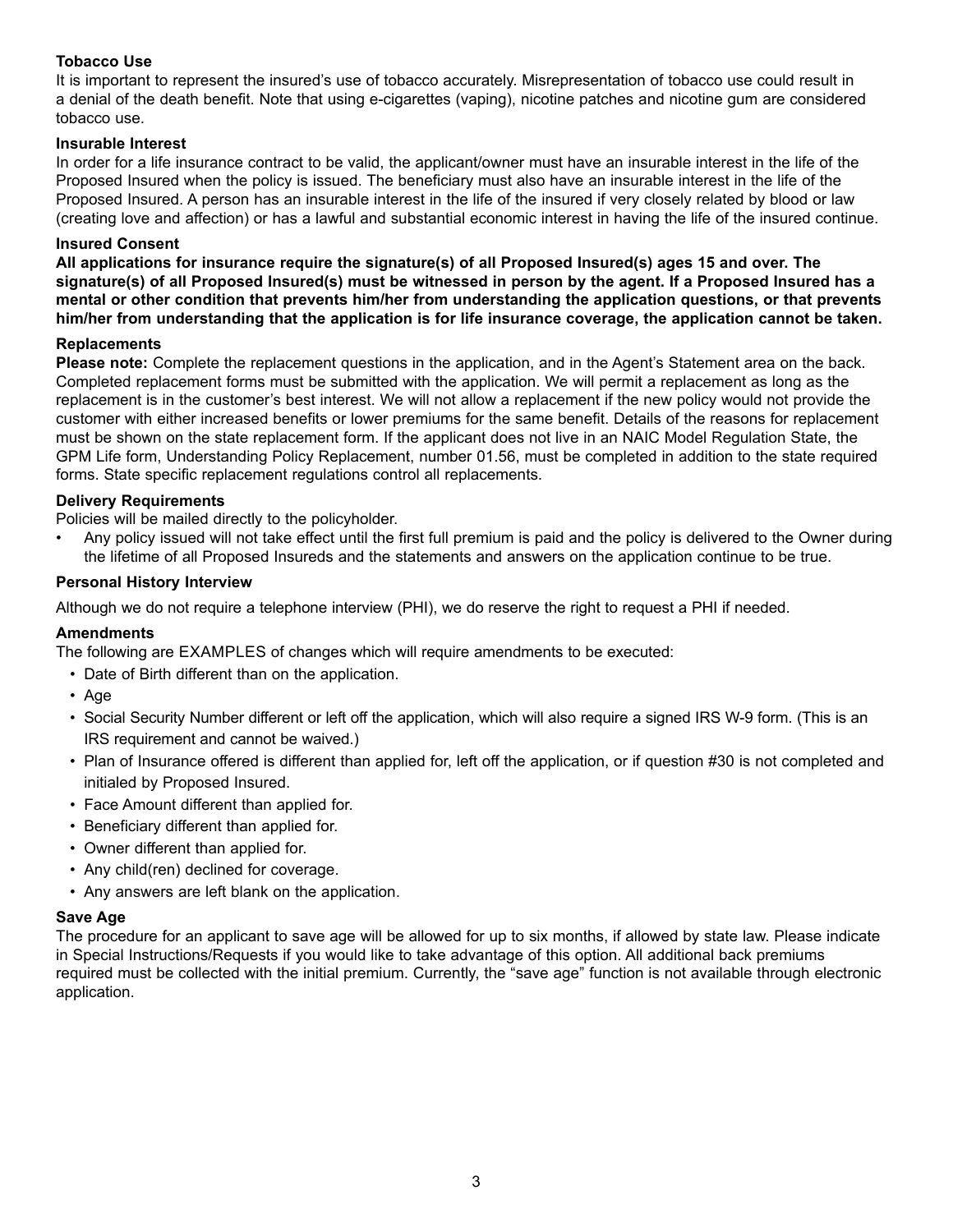## **Controlled Business (Agent Family and other "controlled" applicants)**

Controlled Business includes the spouse, parents, grandparents, siblings, children and grandchildren (adopted, half, step) of the writing agent, and any contracted or previously contracted agent.

*Is Controlled Business treated differently than other business?*

Yes. An application submitted on a person considered as "Controlled Business" **will require an Attending Physician's Statement (APS)** 

#### **If issued, any commissions will be paid to the agent on an As Earned basis.**

A cover memo or application should be clearly marked when submitted to indicate the application is Controlled Business.

## **Underwriting**

#### **Underwriting Procedures**

The underwriting decision is based upon the health conditions and time periods provided in the application. We will access the Medical Information Bureau (MIB) on every application and will conduct a telephone interview. Occasionally, we may also ask the agent for additional information or we may request an APS (Attending Physicians' Statement). These underwriting tools are used to help ensure a prompt and accurate underwriting decision. The Underwriting Department is available to help answer any questions regarding eligibility and encourages all agents to utilize them whenever there may be an area of uncertainty. The Final Expense Hotline, (800) 929-4766, is available for this purpose.

#### **Medical Information Bureau, Inc.**

The Medical Information Bureau (MIB) is a membership association of life insurance companies. The primary mission of the MIB is to provide an alert to its member insurance companies against omissions and fraud. This helps MIB member companies to protect their interests and leads to cost savings which can be passed on to the insurance consumer. The authorization section on the application authorizes GPM Life to access the MIB and obtain any necessary medical records on the Proposed Insureds during the underwriting process. All necessary signatures must be on the application at the time of submission. In addition, the MIB Pre-Notice attachment to the application must be given to the applicant at the time the application is written. Please note that the MIB is used as an alert. Actual underwriting decisions are not based on MIB inquiry results alone.

#### **Build Chart**

| Height | Weight | Height | Weight | Height | Weight | Height | Weight |
|--------|--------|--------|--------|--------|--------|--------|--------|
| 4'8"   | 220    | 5'2"   | 245    | 5'8"   | 285    | 6'2''  | 333    |
| 4'9''  | 224    | 5'3''  | 251    | 5'9''  | 294    | 6'3''  | 341    |
| 4'10"  | 228    | 5'4"   | 258    | 5'10"  | 301    | 6'4"   | 349    |
| 4'11"  | 231    | 5'5"   | 264    | 5'11"  | 309    | 6'5''  | 357    |
| 5'0''  | 237    | 5'6''  | 270    | 6'0''  | 317    | 6'6''  | 365    |
| 5'1"   | 241    | 5'7"   | 277    | 6'1''  | 325    | 6'7''  | 373    |

Proposed Insureds with weight exceeding the corresponding height below may be eligible for Graded Death Benefit only. There are no weight maximums for GDB or MBWL.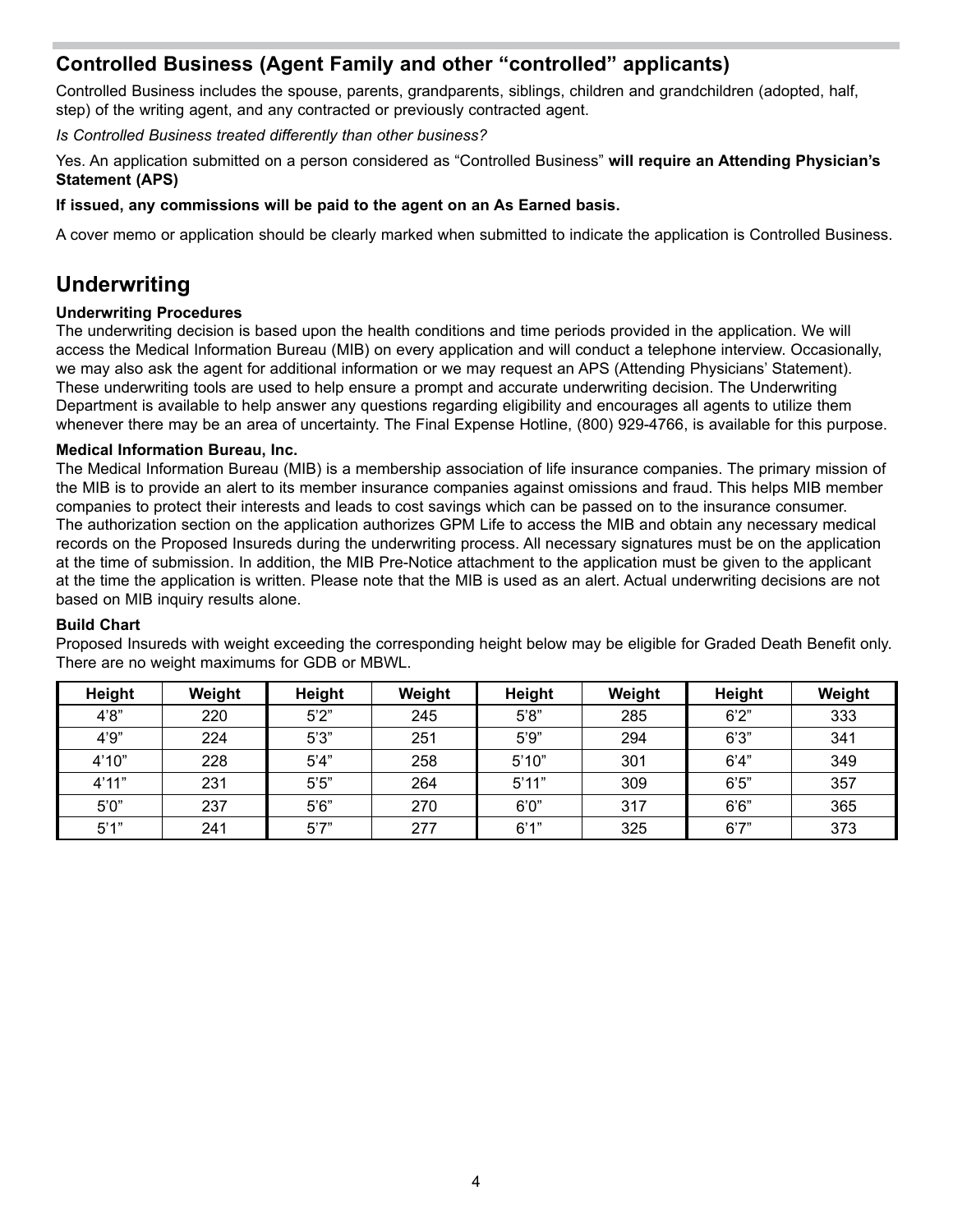### **1. An agent should:**

- a. Verify Proposed Insured's identity with a photo ID (driver's license or state or federally issued ID), note the ID number on the application. The e-app provides an option to upload a copy of the ID.
- b. Complete application, HIPAA form, EFT Authorization and obtain a "void" check
- c. Watch the customer sign the application and other forms. When completing a "remote" electronic application, we encourage you to stay on the phone with the applicant until they've reviewed and signed this application.
- d. If you've completed a paper application, upload via the internet, Fax, or Mail all forms and paperwork to the Home Office
- e. Know that money collected must be received in the Home Office before a policy is settled
- f. Look for state specific forms and applications are found in "Agent Access."
- **2. Applications are received and processed into the workflow**
- **3. An MIB, MVR and ScriptCheck reports are ordered.**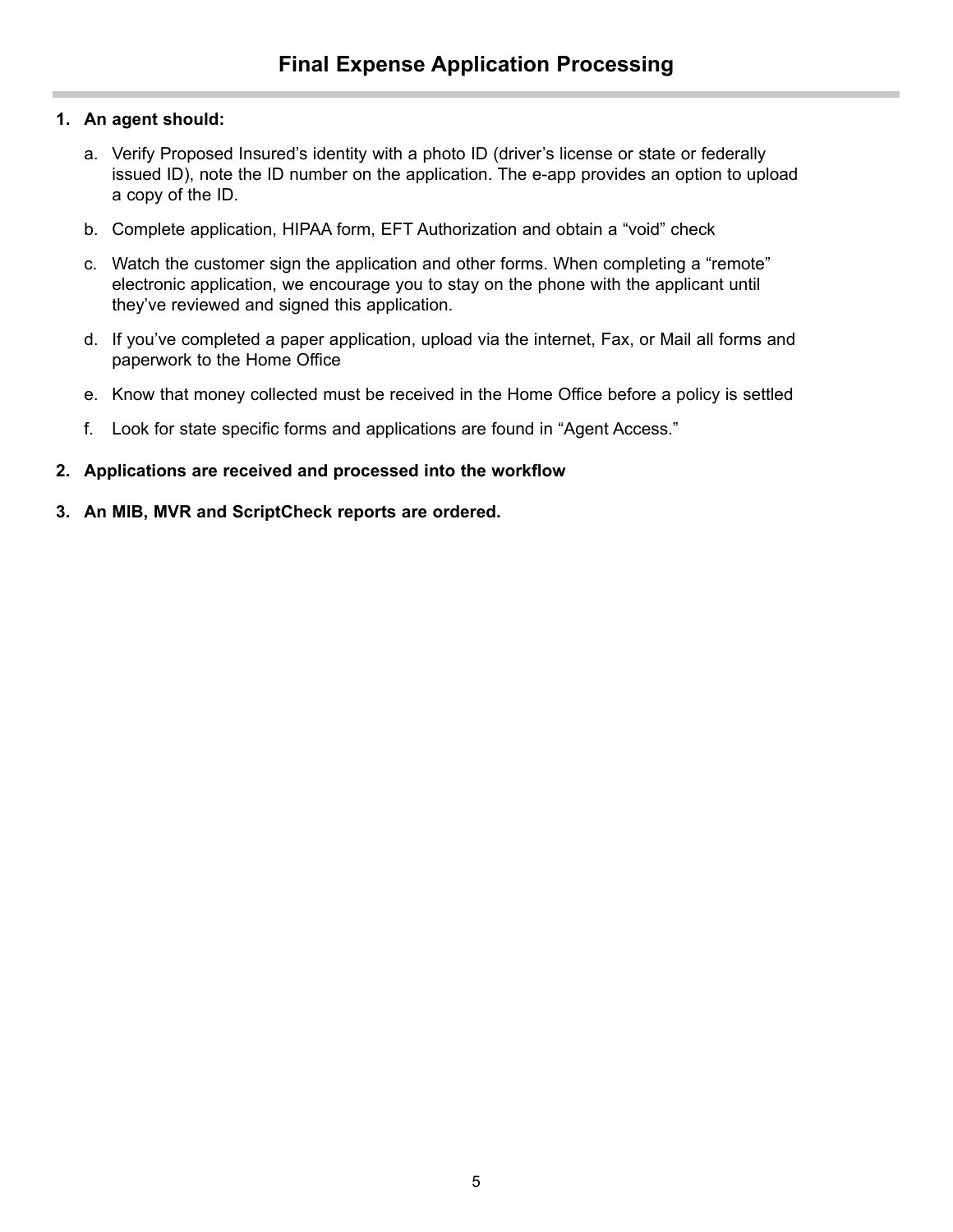- **Review the Agent Guide section** prior to submitting an application! GPM Life may process business differently than other companies you've used in the past. Don't be caught unaware, it could require an amendment and delay commissions.
- Premiums are based on **"Age Last Birthday or Actual Age,"** as of the date of issue.
- Verify that **"Height and Weight" question** is answered. Omitted answers require amendments and delay commissions. These questions are easy to miss.
- Verify that **Question 30** is answered and initialed by the proposed Owner/Applicant. By doing so, a GDB or MBWL policy may be issued and settled without an amendment! Omitted initials require an amendment to issue an alternate policy, which delays commissions.
- Applications are state specific. Download your application from Agent Access at www.gpmagent.com.
- **The answers provided on page 4 of the application regarding in-force** and **replacement insurance** should match the answers in the Agent's Statement. Replacement applications are acceptable if they are clearly in the best interest of the insured and the appropriate state replacement disclosure accompanies the application. Incomplete applications require amendments and delay commissions. We cannot underwrite a replacement policy without a completed replacement form.
- The "NAIC Model Replacement Regulation" states are: **AK, AL, AR, AZ, CO, CT, HI, IA, KS, KY, LA, MD, ME, MS, MO, MT, NC, NE, NH, NM, OH, OR, RI, SC, SD, TX, UT, VA, VT, WI, and WV** and each requires form "REPLMOD," WHENEVER AN APPLICANT HAS IN-FORCE INSURANCE. GPM Life doesn't accept replacements in **KS, KY** or **WV** as they require using the replaced policy's Suicide and Incontestability effective date. **SD** is a Model Replacement Regulation state, but has its own replacement form.
- In these states, CA, DC, DE, FL, GA, ID, IL, IN, MA, MI, MN, ND, NV, OK, PA, TN, WA, and WY, we also require the form, "Understanding of Policy Replacement" (# 01.56), IN ADDITION to the state required replacement form. GPM Life is not licensed in **NJ** or **NY**.
- **Provide the Name, Address and Phone Number of the Insured's Physician.** Almost everyone has either a personal physician or health clinic. Get a HIPAA form signed, too.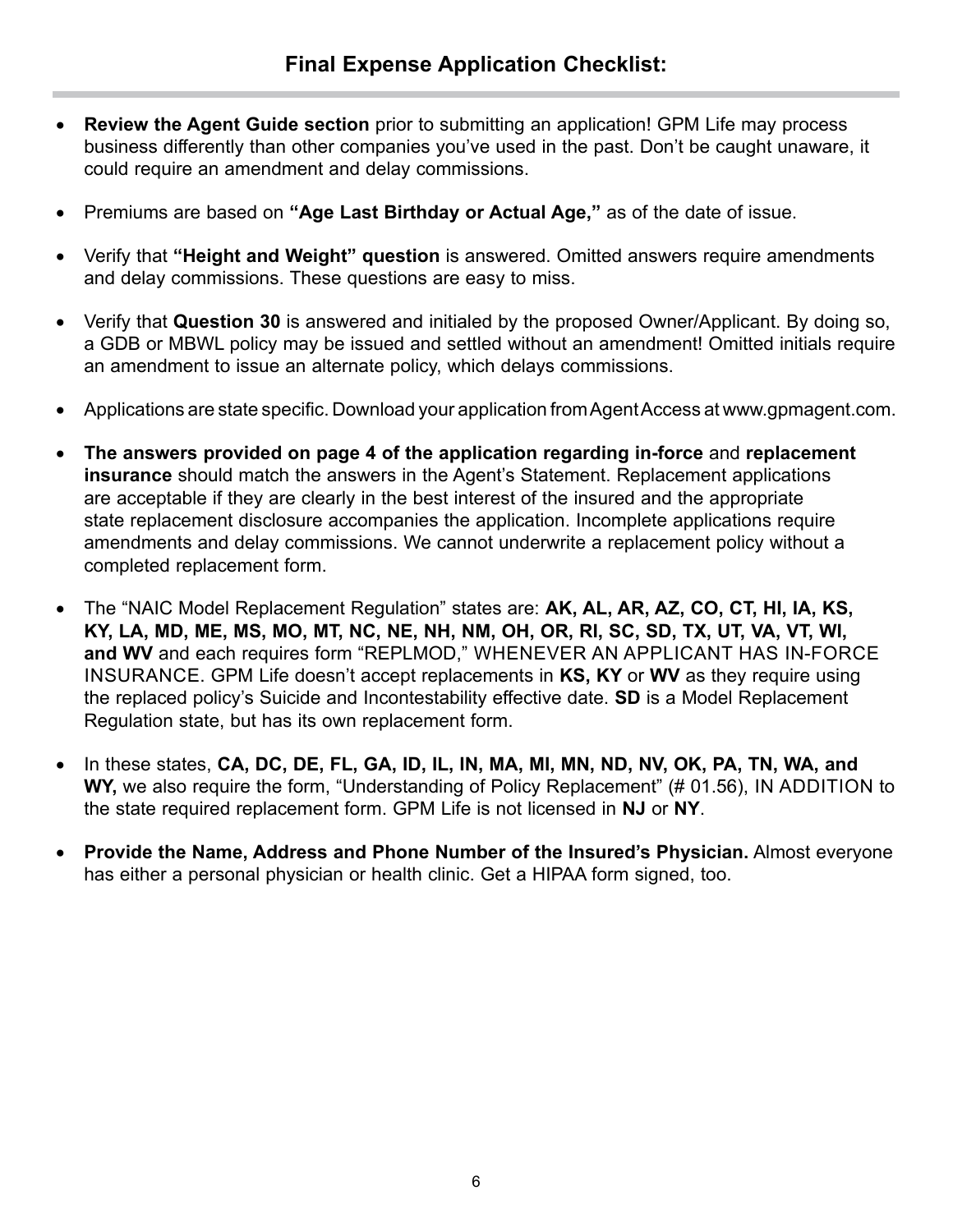## **Errors on paper applications that cause issue problems and commission delays:**

- No job is over until the paperwork is done correctly.
	- Illegible handwriting. If we can't read it, we can't issue it
	- Blank answers. Put an answer for every question.
- **See a photo ID:** Check a valid driver's license or state ID, note the number on your application in the "Agent's Statement". Legibility is critically important to avoid delays.
- **Blank answers**! Make sure you have an answer for every question.
- **Sloppy Corrections**! If you make an error, draw a single line through the mistake, write the correct information next to it and have it initialed by the insured. Overwritten changes are often not clear and cause questions and/or amendments, especially if underwriting is looking at a faxed copy and not the original.
- **Write "Draft Initial Premium"** in the "Special Instructions/Requests" section of the application, when submitting applications without a premium.
- **Missing EFT documentation** for Checking or Savings Accounts Failure to include all required forms slows commissions. A copy of a voided check ensures a correct account. Incorrect account information will result in Not Taken.
- **Upload Applications Through Agent Access, Mail, or Fax.** Make sure **all** the required forms are included. Fax your applications, using the toll free number, to **(888) 701-3869 only**.
- **DO NOT ATTACH APPLICATION FILES TO E-MAIL.** E-mail is not acceptable. It isn't a secure way to transmit personal information. Remember to keep all originals for your files for at least 3 years.
- You will receive an automated receipt confirmation once the application is input into our system, usually, in several business hours. If you don't receive a confirmation within 24 hours, contact Records. There may be a problem that you can resolve before it delays underwriting or commissions.
- If you collect a check and then fax your application, include a copy of the check. After you receive the policy number, note that number on the check and send it in. Such policies can't be settled until payment is received in the Home Office.
- Ask every question exactly as written and record every response exactly as given by the applicant.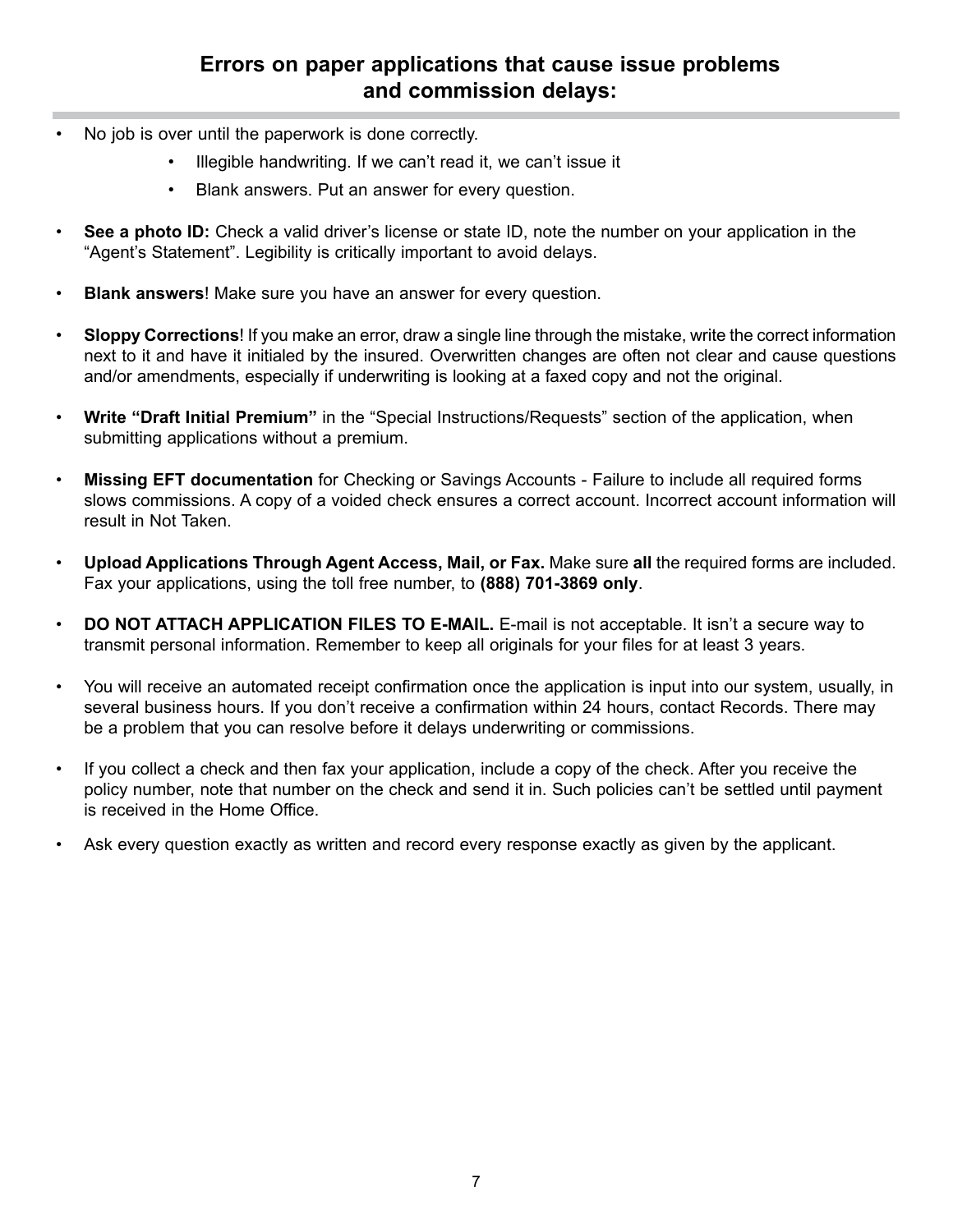## **FINAL EXPENSE** Whole Life Insurance

**LEVEL DEATH BENEFIT**

### **GRADED DEATH BENEFIT** Whole Life (GDB)

**MODIFIED BENEFIT** Whole Life (MBWL)

## Whole Life (LDB)

## *Producer Fast Facts*

*Visit Agent Access - for Additional Product Information, Applications, Forms and Updates gpmagent.com*

| Level Death Benefit Whole Life Insurance<br>policy form series: ICC21 74R SIWL21 |                                                                                                                                                                                                                                                                                                        |                                |                                                        |               |  |  |  |
|----------------------------------------------------------------------------------|--------------------------------------------------------------------------------------------------------------------------------------------------------------------------------------------------------------------------------------------------------------------------------------------------------|--------------------------------|--------------------------------------------------------|---------------|--|--|--|
| (LDB)                                                                            |                                                                                                                                                                                                                                                                                                        | Benefits Per<br>A g e<br>Group |                                                        |               |  |  |  |
| <b>Issue Age: 50 - 79</b>                                                        |                                                                                                                                                                                                                                                                                                        | $50 - 70$                      | $50 - 75$                                              | $76 - 79$     |  |  |  |
| Minimum face amount                                                              |                                                                                                                                                                                                                                                                                                        | \$3,000                        | \$3,000                                                | \$3,000       |  |  |  |
| Minimum face amount - WASHINGTON STATE <sup>1</sup>                              |                                                                                                                                                                                                                                                                                                        | \$5,000                        | \$5,000                                                | N/A           |  |  |  |
| <b>Maximum</b> face amount                                                       |                                                                                                                                                                                                                                                                                                        | \$35,000                       | \$35,000                                               | \$10,000      |  |  |  |
| Maximum face amount - WASHINGTON STATE <sup>1</sup>                              |                                                                                                                                                                                                                                                                                                        | \$35,000                       | \$35,000                                               | N/A           |  |  |  |
| <b>Premium Payment Period Options</b>                                            |                                                                                                                                                                                                                                                                                                        | 10 Pay / 20 Pay* / Life        | 10 Pay / Life                                          | 10 Pay / Life |  |  |  |
| *20 Pay - Only Available for age group 50-70                                     |                                                                                                                                                                                                                                                                                                        |                                |                                                        |               |  |  |  |
| <b>Benefit Description</b>                                                       | The LDB, Level Death Benefit plan, pays the face amount while the policy is in force.<br>Subject to policy provisions:<br>• Contestable and Suicide time periods<br>• Loan and Payment of Premium provisions                                                                                           |                                |                                                        |               |  |  |  |
| <b>Application</b><br>(Health Questions)                                         | No Medical Exam Required - Answer Health Questions as follows<br>Questions 1-12: Answered YES - DO NOT COMPLETE OR SUBMIT AN APPLICATION<br>Questions 1-29: Answered NO - Applicant may Qualify for a LDB Insurance Policy.<br>(pages 5-7 on Final Expense Whole Life Application. Form # ICC21 SM721) |                                |                                                        |               |  |  |  |
| <b>Premium Mode</b><br><b>Policy Fee</b>                                         | • Annual \$30<br>· Semi-Annual \$15<br>(add \$1.00 Collection Fee Semi-Annual)<br>• Monthly EFT \$2.50;                                                                                                                                                                                                |                                |                                                        |               |  |  |  |
| <b>Underwriting Classes</b>                                                      | Male Standard Non-Tobacco<br><b>Male Standard Tobacco</b>                                                                                                                                                                                                                                              |                                | Female Standard Non-Tobacco<br>Female Standard Tobacco |               |  |  |  |
| <b>Policy Loans</b>                                                              | 7.4% Fixed loan rate paid in advance (effective rate of 8%)                                                                                                                                                                                                                                            |                                |                                                        |               |  |  |  |
| <b>Guarantees</b>                                                                | Level Premiums                                                                                                                                                                                                                                                                                         |                                |                                                        |               |  |  |  |
| RIDERS (LDB) - lifetime pay only                                                 |                                                                                                                                                                                                                                                                                                        |                                |                                                        |               |  |  |  |
| <b>Accidental Death</b><br><b>Benefit</b><br>(ADBR)<br><b>ICC19 74I ADB19</b>    | • Rider pays a death benefit in addition to the base policy if death is caused by an accident, subject to<br>policy provisions.<br>• Premium per \$1,000 face amount<br>• Issue Age: 50-60<br>• Benefit terminates at attained age 70                                                                  |                                |                                                        |               |  |  |  |
|                                                                                  | WASHINGTON STATE - Limited Availability: LDB is the ONLY FINAL EXPENSE Whole Life Insurance Policy available for Washington<br>State residents. The GDB and MBWL policy options are NOT Available for Washington State residents.                                                                      |                                |                                                        |               |  |  |  |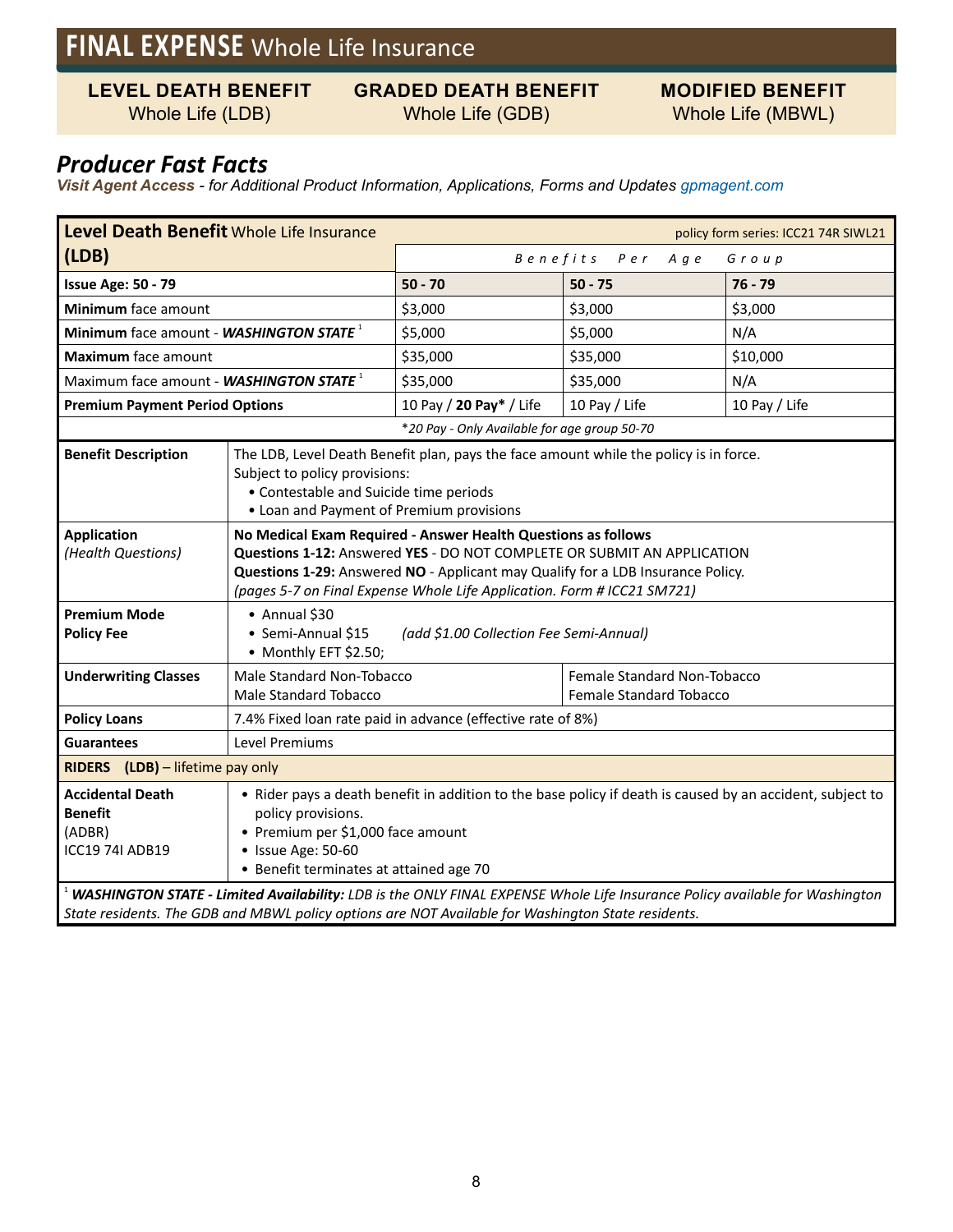## **FINAL EXPENSE** Whole Life Insurance

**LEVEL DEATH BENEFIT**

Whole Life (LDB)

### **GRADED DEATH BENEFIT** Whole Life (GDB)

**MODIFIED BENEFIT** Whole Life (MBWL)

## *Producer Fast Facts*

| <b>GRADED DEATH BENEFIT Whole Life Insurance</b><br>policy form series: ICC21 74P GDB21 |                                                                                                                                                                                                                                              |                      |                              |                                                               |                                      |                                                                                                                                              |  |  |  |
|-----------------------------------------------------------------------------------------|----------------------------------------------------------------------------------------------------------------------------------------------------------------------------------------------------------------------------------------------|----------------------|------------------------------|---------------------------------------------------------------|--------------------------------------|----------------------------------------------------------------------------------------------------------------------------------------------|--|--|--|
| (GDB)                                                                                   |                                                                                                                                                                                                                                              |                      | Benefits<br>Per Age<br>Group |                                                               |                                      |                                                                                                                                              |  |  |  |
| <b>Issue Age: 50 - 79</b>                                                               |                                                                                                                                                                                                                                              |                      | $50 - 75$                    |                                                               |                                      | $76 - 79$                                                                                                                                    |  |  |  |
| <b>Minimum</b> face amount                                                              |                                                                                                                                                                                                                                              |                      | \$3,000                      |                                                               |                                      | \$3,000                                                                                                                                      |  |  |  |
| Maximum face amount                                                                     |                                                                                                                                                                                                                                              |                      | \$25,000                     |                                                               |                                      | \$10,000                                                                                                                                     |  |  |  |
| <b>Premium Payment Period Options</b>                                                   |                                                                                                                                                                                                                                              |                      | Life                         |                                                               |                                      | Life                                                                                                                                         |  |  |  |
| <b>Benefit Description</b>                                                              | Year                                                                                                                                                                                                                                         | <b>Death Benefit</b> |                              |                                                               |                                      | Accidental Death Benefit (ADB)<br>• ADB included in GDB policy.<br>• Death Benefit: 100% for Years 1-2<br>• Death Benefit: NONE for Years 3+ |  |  |  |
| Benefit Grade per year                                                                  | Year 1                                                                                                                                                                                                                                       | 30% of sum insured   |                              |                                                               |                                      |                                                                                                                                              |  |  |  |
|                                                                                         | Year 2                                                                                                                                                                                                                                       | 70% of sum insured   |                              |                                                               |                                      |                                                                                                                                              |  |  |  |
|                                                                                         | Year 3                                                                                                                                                                                                                                       | 100% of sum insured  |                              | No more than 100% of the policy's Face                        |                                      |                                                                                                                                              |  |  |  |
|                                                                                         |                                                                                                                                                                                                                                              |                      |                              |                                                               | Amount will be paid out in any year. |                                                                                                                                              |  |  |  |
| <b>Application</b><br>(Health Questions)                                                | Questions 1-12: Answered YES - DO NOT COMPLETE OR SUBMIT AN APPLICATION<br>Questions 17-29: With a YES Answer - Applicant may Qualify for a GDB Insurance Policy.<br>(pages 5-7 on Final Expense Whole Life Application. Form # ICC21 SM721) |                      |                              |                                                               |                                      |                                                                                                                                              |  |  |  |
| <b>Premium Mode</b><br><b>Policy Fee</b>                                                | • Annual $$30$<br>• Semi-Annual \$15<br>(add \$1.00 Collection Fee Semi-Annual)<br>• Monthly EFT \$2.50                                                                                                                                      |                      |                              |                                                               |                                      |                                                                                                                                              |  |  |  |
| <b>Underwriting Classes</b>                                                             | Male Standard Non-Tobacco<br>Male Standard Tobacco                                                                                                                                                                                           |                      |                              | Female Standard Non-Tobacco<br><b>Female Standard Tobacco</b> |                                      |                                                                                                                                              |  |  |  |
| <b>Policy Loans</b>                                                                     | 7.4% Fixed loan rate paid in advance (effective rate of 8%)                                                                                                                                                                                  |                      |                              |                                                               |                                      |                                                                                                                                              |  |  |  |
| <b>Guarantees</b>                                                                       | Level Premiums                                                                                                                                                                                                                               |                      |                              |                                                               |                                      |                                                                                                                                              |  |  |  |

| <b>MODIFIED BENEFIT</b> Whole Life Insurance<br>policy form series: ICC21 74Q MBWL21 |                                                                                                                                                                                                                                               |                                  |           |                                |                                      |                                                                              |                                |  |       |  |
|--------------------------------------------------------------------------------------|-----------------------------------------------------------------------------------------------------------------------------------------------------------------------------------------------------------------------------------------------|----------------------------------|-----------|--------------------------------|--------------------------------------|------------------------------------------------------------------------------|--------------------------------|--|-------|--|
| (MBWL)                                                                               |                                                                                                                                                                                                                                               |                                  |           |                                | Benefits Per Age                     |                                                                              |                                |  | Group |  |
| <b>Issue Age: 50 - 79</b>                                                            |                                                                                                                                                                                                                                               |                                  | $50 - 79$ |                                |                                      |                                                                              |                                |  |       |  |
| Minimum face amount                                                                  |                                                                                                                                                                                                                                               |                                  | \$3,000   |                                |                                      |                                                                              |                                |  |       |  |
| Maximum face amount                                                                  |                                                                                                                                                                                                                                               |                                  | \$10,000  |                                |                                      |                                                                              |                                |  |       |  |
| <b>Premium Payment Period Options</b>                                                |                                                                                                                                                                                                                                               |                                  | Life      |                                |                                      |                                                                              |                                |  |       |  |
| <b>Benefit Description</b>                                                           | Year                                                                                                                                                                                                                                          | <b>Death Benefit</b>             |           |                                |                                      |                                                                              | Accidental Death Benefit (ADB) |  |       |  |
| Benefit Grade per year                                                               | Year 1                                                                                                                                                                                                                                        | Return of Premium + 10% interest |           |                                |                                      | • ADB included in GDB policy.<br>• Death Benefit: 100% for Years 1-2         |                                |  |       |  |
|                                                                                      | Year 2                                                                                                                                                                                                                                        | Return of Premium + 10% interest |           |                                |                                      | • Death Benefit: NONE for Years 3+<br>No more than 100% of the policy's Face |                                |  |       |  |
|                                                                                      | Year 3                                                                                                                                                                                                                                        | 100% of sum insured              |           |                                |                                      |                                                                              |                                |  |       |  |
|                                                                                      |                                                                                                                                                                                                                                               |                                  |           |                                | Amount will be paid out in any year. |                                                                              |                                |  |       |  |
| <b>Application</b><br>(Health Questions)                                             | Questions 1-12: Answered YES - DO NOT COMPLETE OR SUBMIT AN APPLICATION<br>Questions 13-16: With a YES Answer - Applicant may Qualify for a MBWL Insurance Policy.<br>(pages 5-7 on Final Expense Whole Life Application. Form # ICC21 SM721) |                                  |           |                                |                                      |                                                                              |                                |  |       |  |
| <b>Premium Mode</b><br><b>Policy Fee</b>                                             | $\bullet$ Annual \$30<br>• Semi-Annual \$15<br>(add \$1.00 Collection Fee Semi-Annual)<br>• Monthly EFT \$2.50                                                                                                                                |                                  |           |                                |                                      |                                                                              |                                |  |       |  |
| <b>Underwriting Classes</b>                                                          | Male Standard Non-Tobacco                                                                                                                                                                                                                     |                                  |           | Female Standard Non-Tobacco    |                                      |                                                                              |                                |  |       |  |
| Male Standard Tobacco                                                                |                                                                                                                                                                                                                                               |                                  |           | <b>Female Standard Tobacco</b> |                                      |                                                                              |                                |  |       |  |
| <b>Policy Loans</b>                                                                  | 7.4% Fixed loan rate paid in advance (effective rate of 8%)                                                                                                                                                                                   |                                  |           |                                |                                      |                                                                              |                                |  |       |  |
| <b>Guarantees</b>                                                                    | Level Premiums                                                                                                                                                                                                                                |                                  |           |                                |                                      |                                                                              |                                |  |       |  |